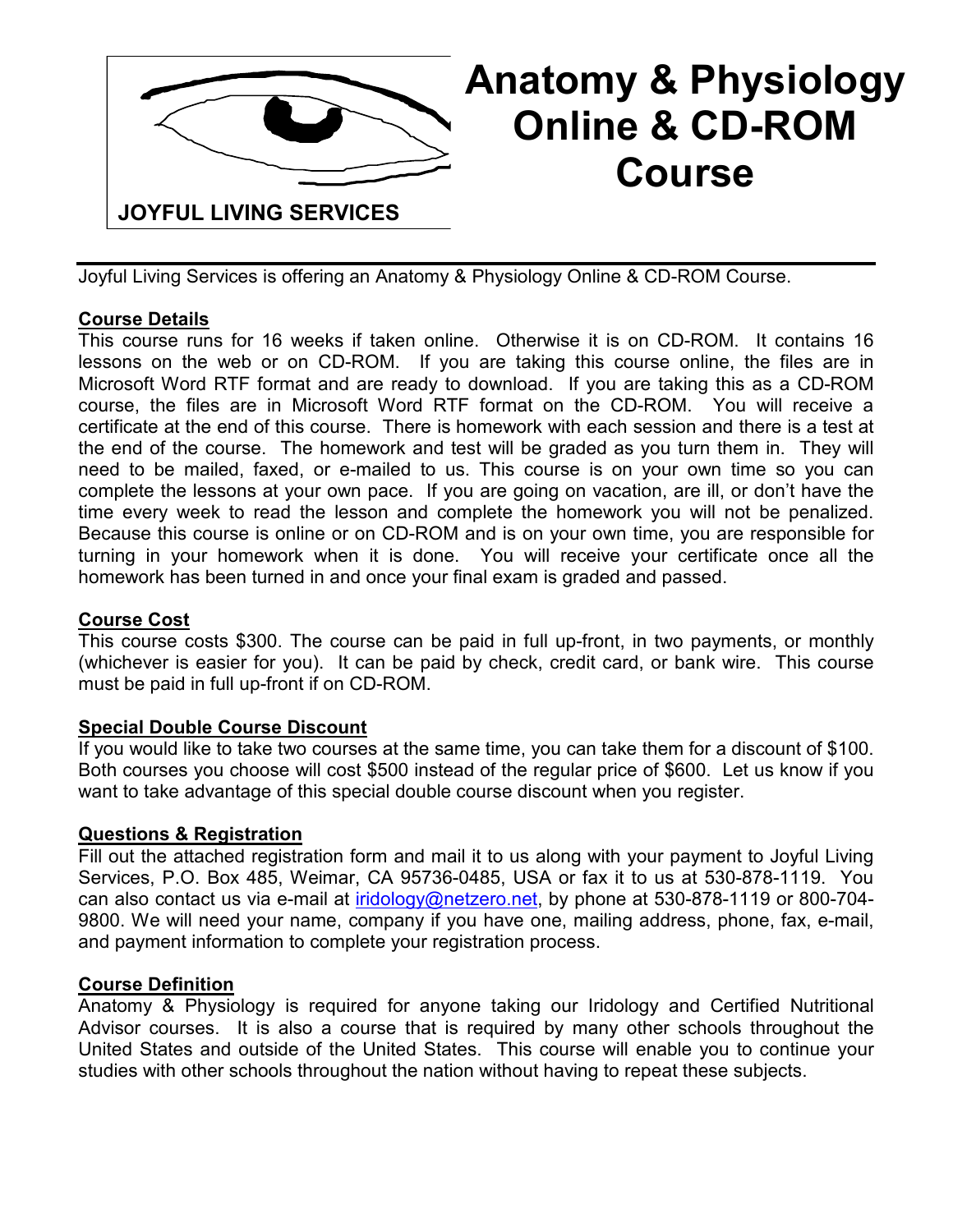The following is the course schedule:

- Session 1: Human Development and Genetics
- Session 2: Organization of the Body
- Session 3: Cells, Tissues and Membranes
- Session 4: The Integumentary System
- Session 5: The Skeletal System
- Session 6: The Muscular System
- Session 7: The Nervous System
- Session 8: The Senses
- Session 9: The Endocrine and Reproductive Systems
- Session 10: Blood, The Heart and The Vascular System
- Session 11: The Lymphatic System and Immunity
- Session 12: The Respiratory System
- Session 13: The Digestive System
- Session 14: The Urinary System
- Session 15: Body Temperature and Metabolism
- Session 16: Fluid-Electrolyte and Acid-Base Balance
- Final Exam